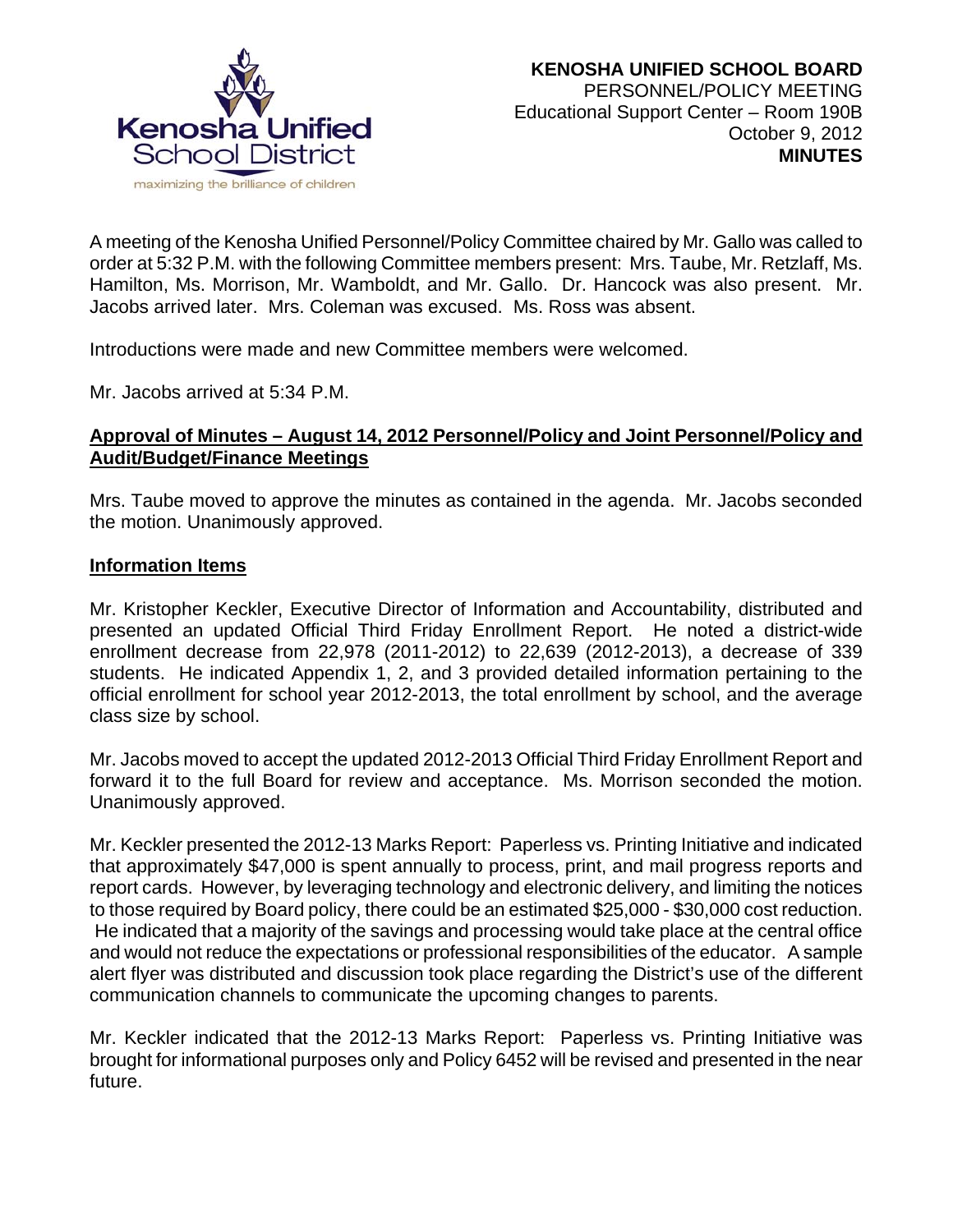There were no questions on the Recommendations Concerning Appointments, Leaves of Absences, Retirements, and Resignations.

# **Future Agenda Items**

There were no future agenda items noted.

Meeting adjourned at 6:12 P.M.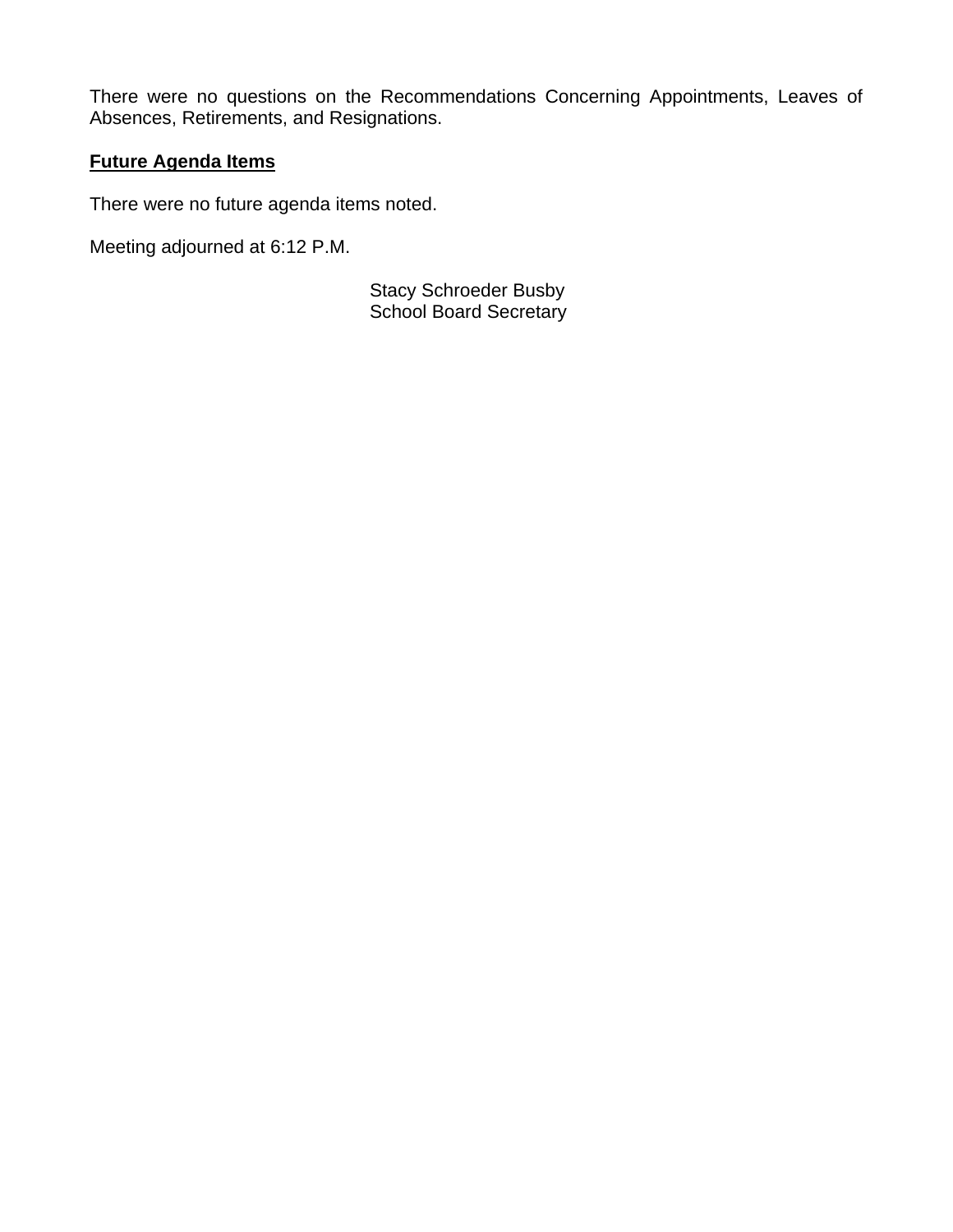

A meeting of the Kenosha Unified Audit/Budget/Finance Committee chaired by Mr. Gallo was called to order at 6:20 P.M. with the following Committee members present: Mr. Bryan, Ms. Marcich, Mr. Kent, and Mr. Gallo. Dr. Hancock was also present. Mr. Nuzzo and Mr. Aceto were excused. Mr. Coleman and Ms. Stricker were absent.

Mr. Gallo announced that a quorum was not present; therefore, items would be presented for informational purposes only and no action would be taken.

### **Approval of Minutes – September 11, 2012**

Mr. Gallo indicated that these minutes would be presented for approval at the next meeting.

## **Change in the Fiscal Year 2011-12 Adopted Budget**

Mrs. Tina Schmitz, Chief Financial Officer, presented the Change in the Fiscal Year 2011-12 Adopted Budget and indicated that the majority of the changes were the result of carryover funds from various grants. She noted that there was no change in the bottom line budget figure, just a change in functions. In order to meet statutory deadlines, Mrs. Schmitz indicated that this item would have to be approved by the Board at their October 23, 2012 meeting; therefore, she would be requesting that the Board add this item to their October 23, 2012 agenda.

# **2011-2012 Budget Carryover to the 2012-2013 Budget**

Mrs. Schmitz presented the 2011-2012 Budget Carryover to the 2012-2013 Budget and indicated that carryover requests consisted of charter school carryover requests and/or donations/minigrants to specific sites. She noted that from the 2013 fiscal year and forward, charter school carryovers will be accounted for as reserve portions of the General Fund Balance rather than being added as additional amounts in expense budgets. Doing this will provide for more accurate year-to-year budgeting while preserving the charter school's access to their surplus.

### **Information Items**

Mrs. Schmitz presented the Monthly Financial Statements and indicated that Fund 10 transfers would be done on a quarterly basis as opposed to just at year end. There were no questions on this item.

Mrs. Schmitz presented the Summary of Receipts, Wire Transfers, and Check Registers and there were no questions.

Mrs. Schmitz presented the Fiscal Year 2013 Budget Update and discussed the fiscal impact of the enrollment decline. She indicated that despite the declining enrollment, the fiscal impact was minimal due to the District qualifying for a special aid adjustment given by the State. She noted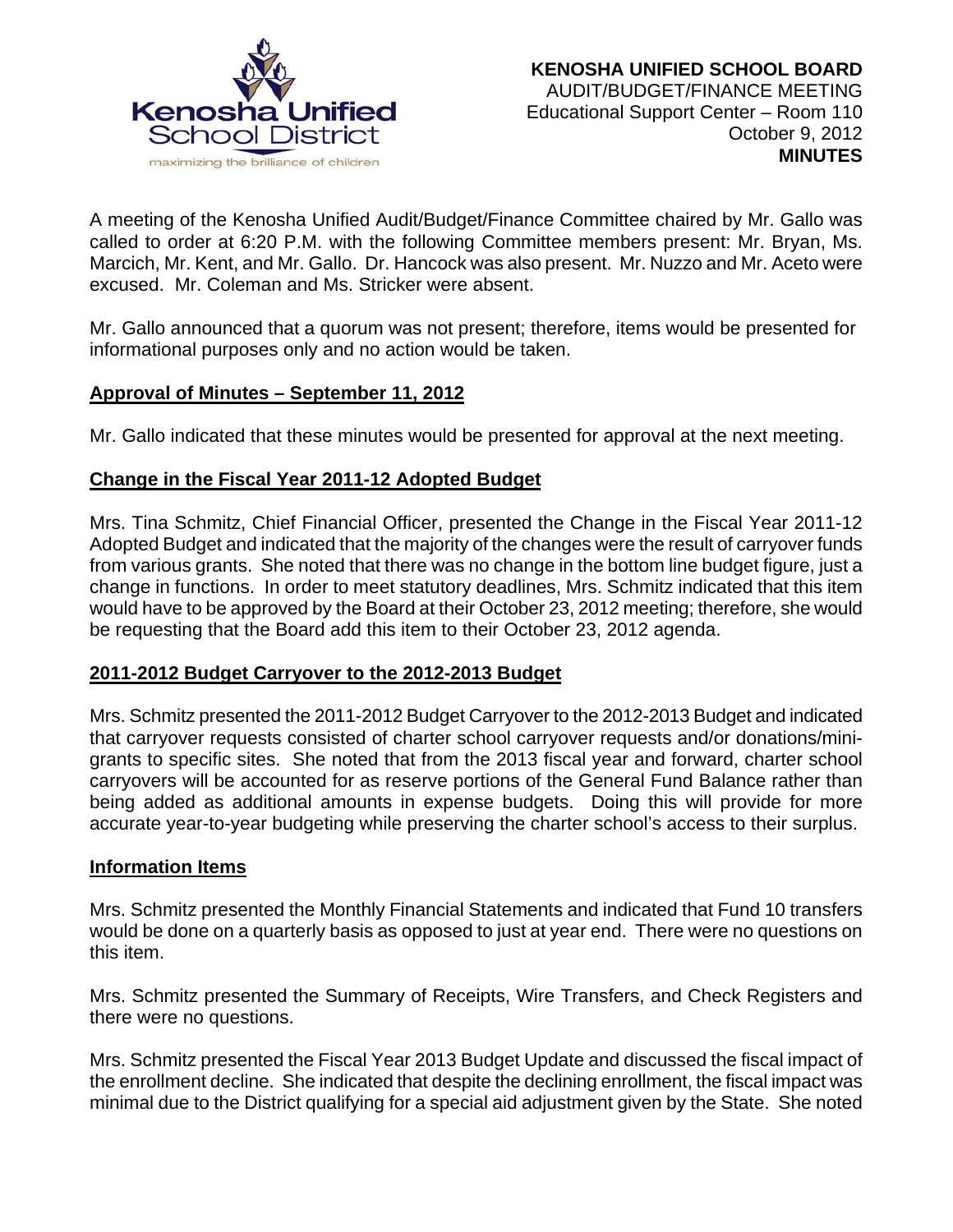that the District was able to recoup approximately 85% of the lost funds. Mrs. Schmitz also indicated that due to large classroom sizes, an additional teacher was being added at Bose and EBSOLA. She reminded Committee members that until finalized numbers are received from the State, the presented budget numbers are preliminary and subject to change.

### **Future Agenda Items**

Mrs. Schmitz indicated that the OPEB Actuary Report along with the Financial Audit Report would be presented to the Committee next month. Mr. Kent requested that the OPEB Actuary Report include a year-by-year comparison in regards to the liability growth.

Meeting adjourned at 6:40 P.M.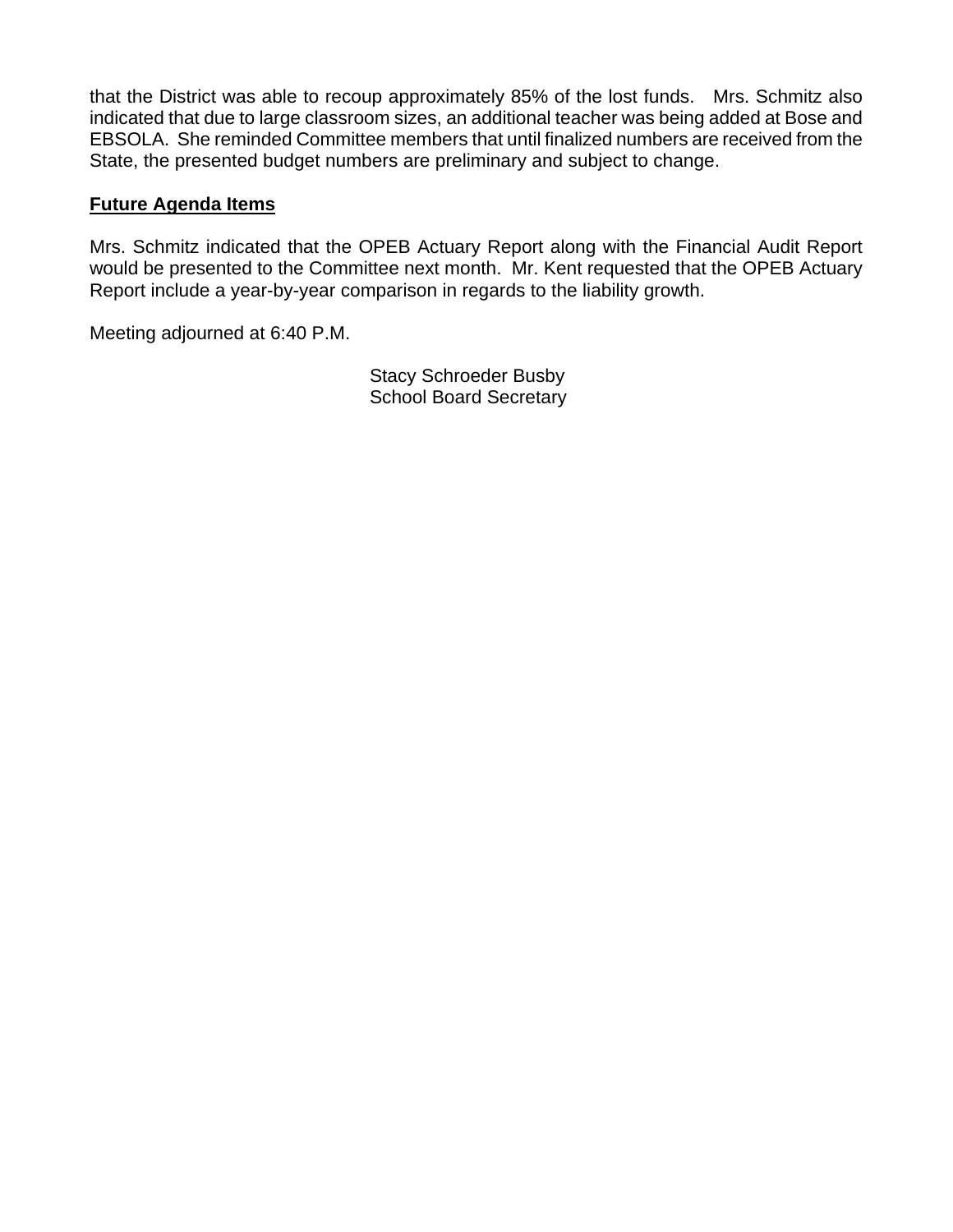

A joint meeting of the Kenosha Unified Audit/Budget/Finance and Curriculum/Program Committees chaired by Mr. Gallo was called to order at 6:43 P.M. with the following Committee members present: Mr. Bryan, Ms. Marcich, Mr. Kent, Mrs. Taube, Ms. Stevens, Ms. Anderson, Mrs. Daghfal, Ms. Santoro, Ms. Galli, and Mr. Gallo. Dr. Hancock was also present. Mrs. Coleman was excused. Ms. Reed and Mr. Simpkins were absent.

## **Request to Submit the Race to the Top Grant – District Grant Application**

Mr. Kristopher Keckler, Executive Director of Information and Accountability, distributed and presented an updated Request to Submit the Race to the Top – District Grant Application along with a chart outlining the three grant projects. He indicated that the grant mirrors the following District Transformation Plan goals: improve student achievement; expand collaborative partnerships with families, community and industry; and secure resources (time, people, finances, and operating processes) to support learning; therefore, if awarded, the grant would help fund those goals. Mr. Keckler noted that only 15-25 grants are anticipated to be awarded and that notifications would be received by December 31<sup>st</sup>. Discussion took place regarding no additional district resources being requested and staffing positions being in existence only for the duration and capacity of the grant. Mr. Keckler confirmed both.

Ms. Anderson moved to forward the Request to Submit the Race to the Top Grant – District Grant Application to the full Board for approval. Ms. Daghfal seconded the motion. Unanimously approved.

Meeting adjourned at 7:40 P.M.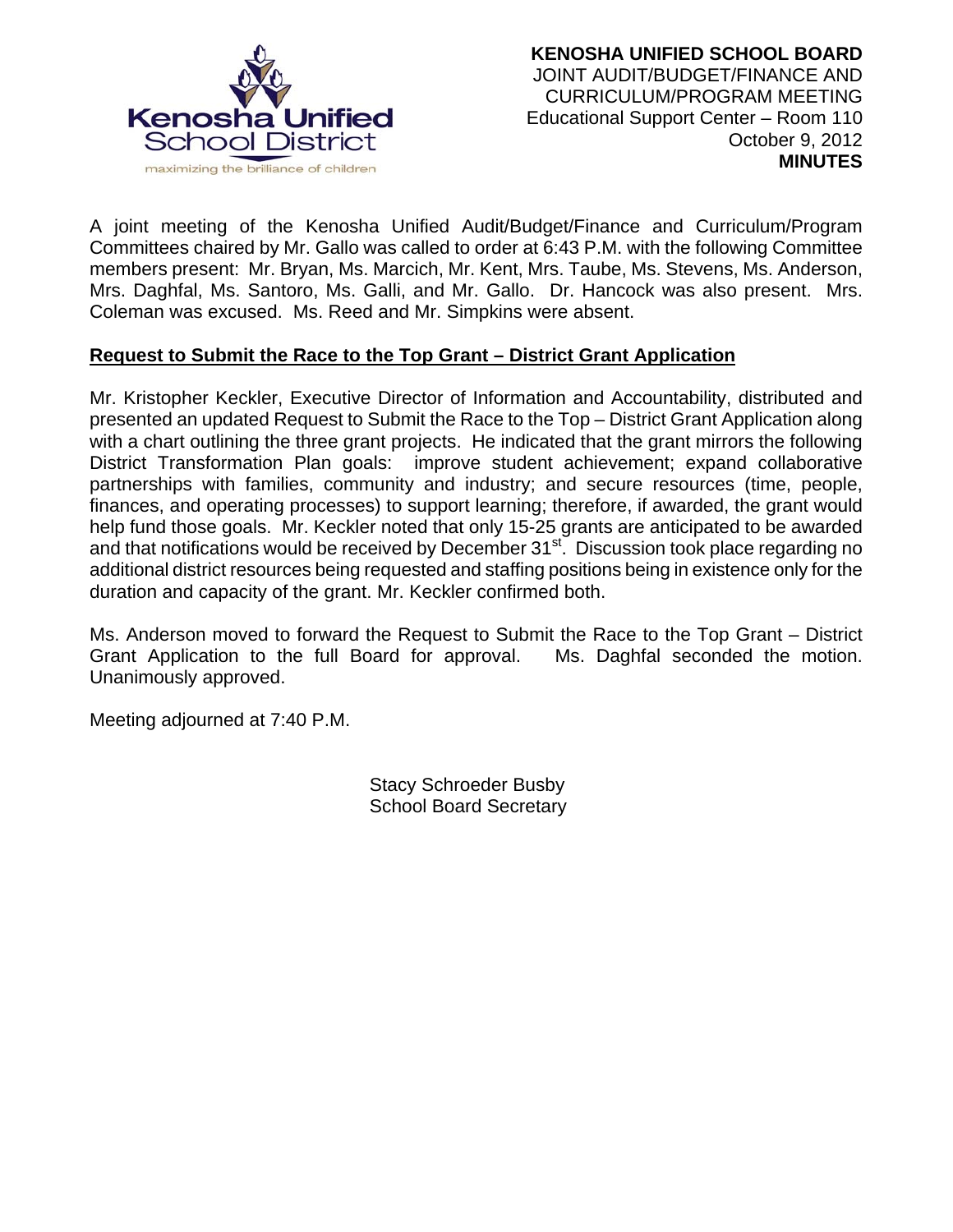

A meeting of the Kenosha Unified Curriculum/Program Committee chaired by Mrs. Taube was called to order at 7:41 P.M. with the following Committee members present: Ms. Stevens, Ms. Anderson, Mrs. Daghfal, Ms. Santoro, Ms. Galli, and Mrs. Taube. Dr. Hancock was also present. Mrs. Coleman was excused. Ms. Reed and Mr. Simpkins were absent.

#### **Approval of Minutes – September 11, 2012**

Ms. Stevens moved to approve the minutes as presented in the agenda. Ms. Anderson seconded the motion. Unanimously approved.

#### **Information Items**

Mr. Kristopher Keckler, Executive Director of Information and Accountability, presented the Update on the New DPI School Report Cards as contained in the agenda. He indicated that the date for public release of the report cards was moved from October  $8<sup>th</sup>$  to October 22<sup>nd</sup>.

Mr. Keckler presented the Update on Student Email Accounts/Google Apps in Education as contained in the agenda. He indicated that in alignment with the Transformation Plan, all students in grades 3-12 have access to Google Apps for Education (Google Docs), which includes an email account. The services for these accounts are provided by Google; however, the accounts are created and authenticated by the District. This process will allow for additional security and protection. Each building will control the roll out and instructional integration of the accounts and the student email accounts are completely optional. Parents may request to optout (disable) the student account at any time.

### **AP Update**

Mr. David Tuttle, Coordinator of Talent Development, presented the AP Update as contained in the agenda. He indicated that the District has significantly increased the number of students taking the exams over the last five years. Data reflects that in 2004-05, 407 examines were administered to 278 students. In 2011-12, 1,031 examinations were administered to 626 students. Of the 1,031 examinations administered, 703 of them were passed with a score of 3, 4, or 5. He noted that high schools have and will continue to host advanced placement evenings to help the parents understand advanced placement. Furthermore, staff will continue to gather information on strategies to increase the rigor, will explore the strategies to increase the number of students of color in AP courses, plan for opportunities for teachers to work collectively, and expand the opportunities for all students to participate and be success in the Advanced Placement program courses.

#### **Future Agenda Items**

Ms. Daghfal requested that the Middle School Honors Program be added for discussion. Ms. Anderson requested an update on Asynchronous Learning. Ms. Stevens requested an update on the World Language pertaining to Rosetta Stone and Tell Me More.